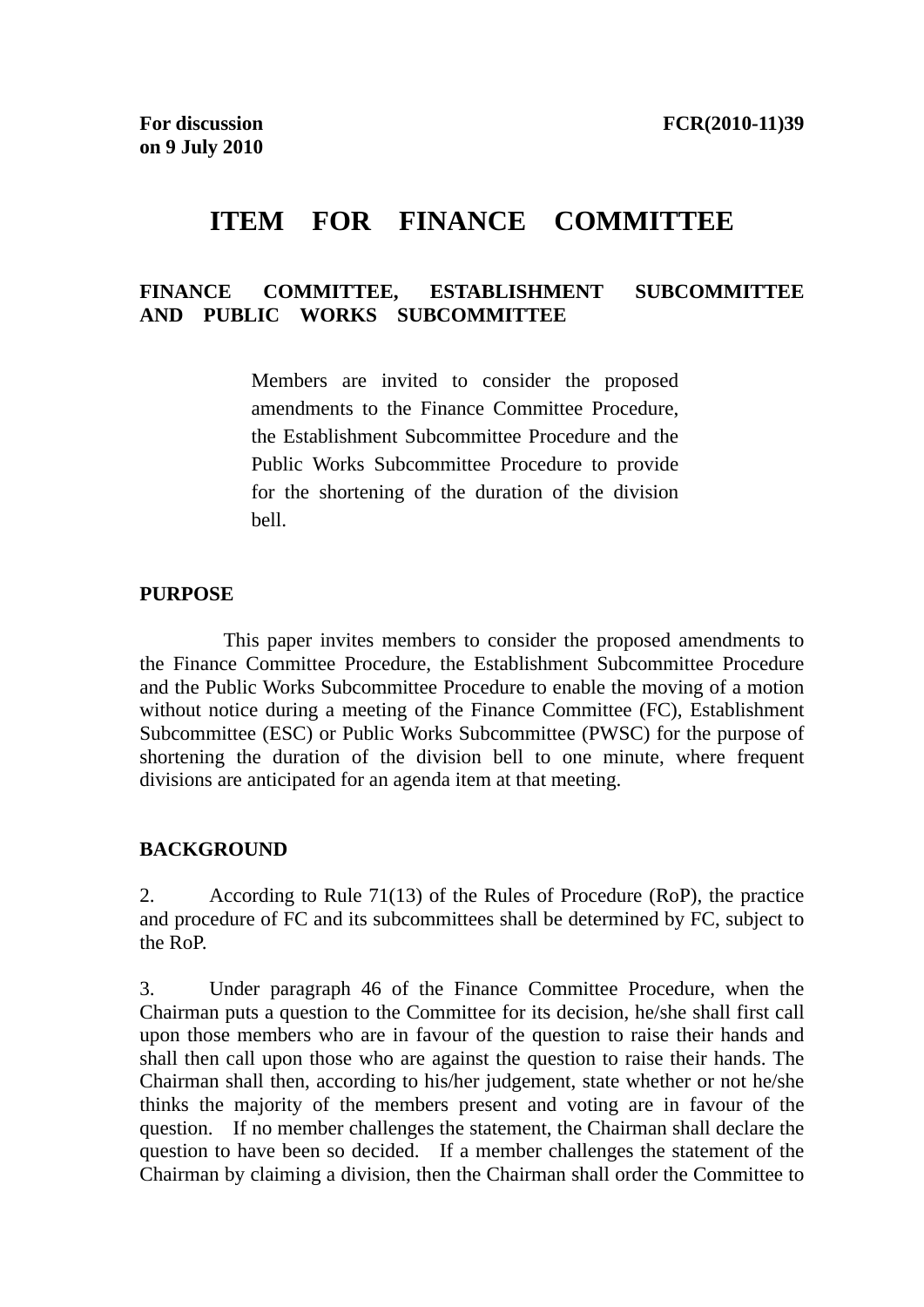proceed to a division, and the division shall be held forthwith immediately after a division bell has been rung for two minutes. Similar provisions are specified in the Establishment Subcommittee Procedure and the Public Works Subcommittee Procedure.

4. The procedure on the ringing of the division bell at meetings of FC and its two subcommittees was last reviewed in 2005 pursuant to a recommendation of the Committee on Rules of Procedure (CRoP) that the procedure for ringing a voting bell to call upon members to vote at a committee meeting should apply across the board to all committees of the Council, including FC and its two subcommittees. FC considered the matter on 27 May 2005 and decided that -

- (a) the arrangement of ringing the division bell when a division was claimed should continue, and there was no need to provide for the ringing of a voting bell; and
- (b) the duration of the division bell of FC and its two subcommittees should be changed from one minute to two minutes.

## **CONSULTATION WITH FINANCE COMMITTEE MEMBERS**

5. In January 2010, Hon IP Kwok-him wrote to the Chairman of CRoP suggesting that to enhance the efficiency of its meetings, FC should consider adopting with necessary modifications the existing procedural arrangement specified under the RoP on the shortening of the duration of the division bell to one minute. CRoP noted that the proposed arrangement, if implemented, would only require amendments to the Finance Committee Procedure, and not the RoP. On the advice of the FC Chairman, a consultation paper (LC Paper No. FC110/09-10(01)) was issued on 27 May 2010 to gauge the views of FC members on the proposed arrangement. Before the issuance of the consultation paper, the Chairmen and Deputy Chairmen of ESC and PWSC had been invited to note that the proposed arrangement, if adopted by FC, would also apply to ESC and PWSC meetings.

6. The consultation paper also proposed two related arrangements for shortening the duration of the division bell, as follows :

- (a) The moving of a motion to shorten the duration of the division bell should apply to further divisions claimed under the same agenda item at a FC meeting.
- (b) The motion should immediately be moved after the Chairman has declared the result of the first division under the same agenda item during a FC meeting.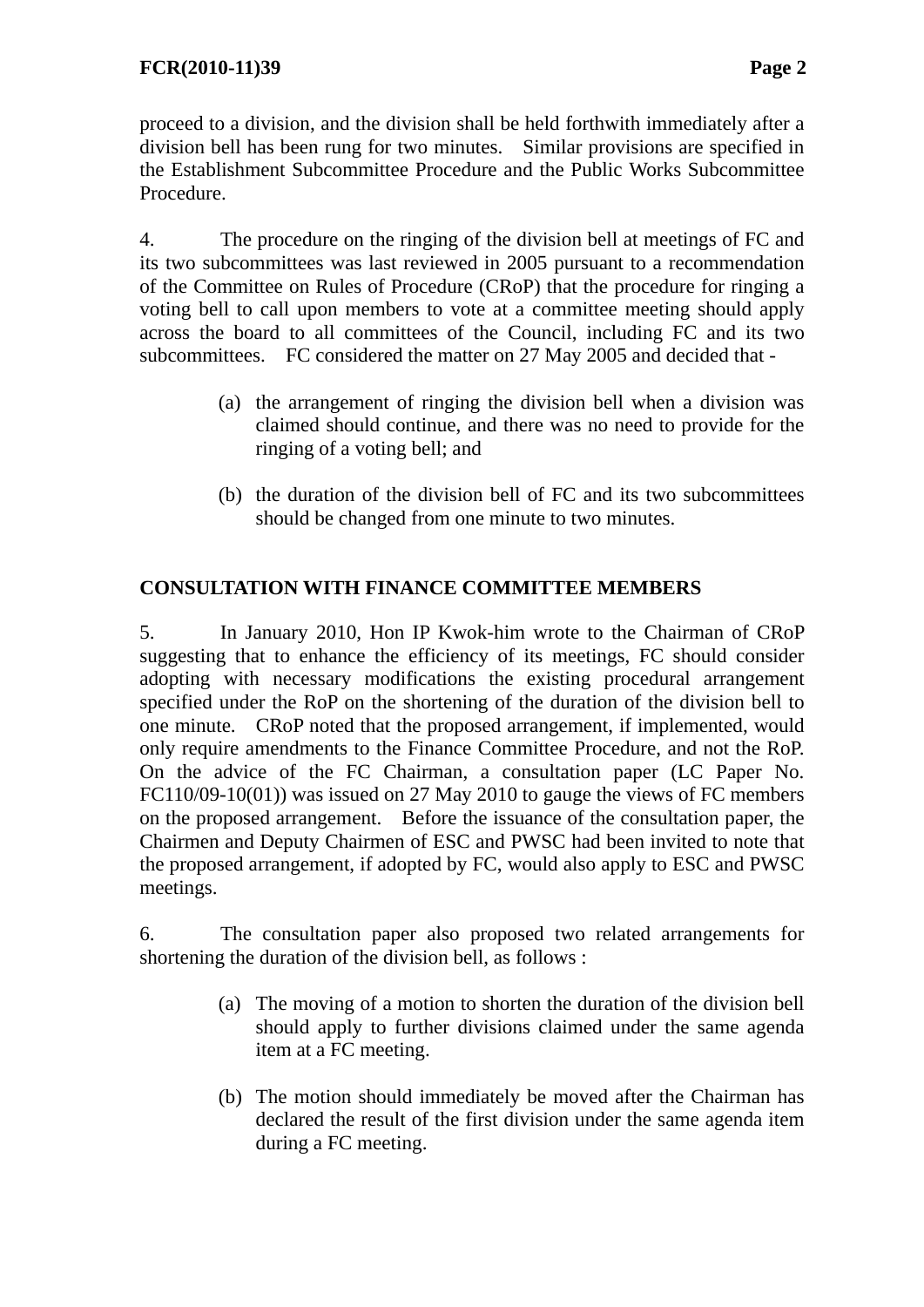These proposed arrangements were drawn up with reference to the practice of the Council meetings in accordance with the then relevant rules on shortening of the duration of the division bell under Rules 49(4) and 49(6) of RoP.

7. Of the 55 FC members who responded to the consultation paper, 47 members indicated support for pursuing the proposal.

## **REVIEW OF RULES 49(4) AND 49(6) OF THE RULES OF PROCEDURE**

8. CRoP has recently conducted a review of Rules 49(4) and 49(6) of RoP and recommended that amendments be made to reflect the relevant existing practice and to remove an inconsistency between the Chinese and English texts respectively. Regarding the timing for moving the motion to shorten the duration of the division bell, CRoP recommended that Rule 49(6) be amended to the effect that such a motion should immediately be moved after the President has declared the result of *a division.* 

9. The House Committee endorsed CRoP's recommendations on 11 June 2010 and the proposed amendments to Rules  $49(4)$  and  $49(6)^{1}$  were passed by the Legislative Council on 30 June 2010. The amended Rules 49(4) and 49(6) of RoP are reproduced in **Enclosure 1**.

10. With reference to the newly amended Rule 49(6), the recommended arrangement mentioned in paragraph 6(b) above for the FC, ESC and PWSC should accordingly be revised, such that a motion to shorten the duration of the division bell to one minute should immediately be moved after the Chairman has declared the result of *a division* under the same agenda item during a FC meeting.

## **PROPOSED AMENDMENTS**

11. In light of the outcome of the consultation with FC members and the recent amendment to Rule 49(6) of RoP, the Secretariat has prepared draft amendments to the Finance Committee Procedure, the Establishment Subcommittee Procedure and the Public Works Subcommittee Procedure to provide for the moving of a motion without notice during a meeting of FC/ESC/PWSC for the purpose of shortening the duration of the division bell to

<sup>1</sup> <sup>1</sup> The proposed amendments were as follows:

<sup>(</sup>a) in subrule  $(4)$  -

<sup>(</sup>i) by repealing "on an amendment to a bill" and substituting "on any provision of or any amendment to a bill";

<sup>(</sup>ii) by repealing "in respect of any amendments to the bill" and substituting "in respect of any provisions of or any amendments to the bill";

<sup>(</sup>b) in subrule (6), in the English text, by repealing "the first division" and substituting "a division".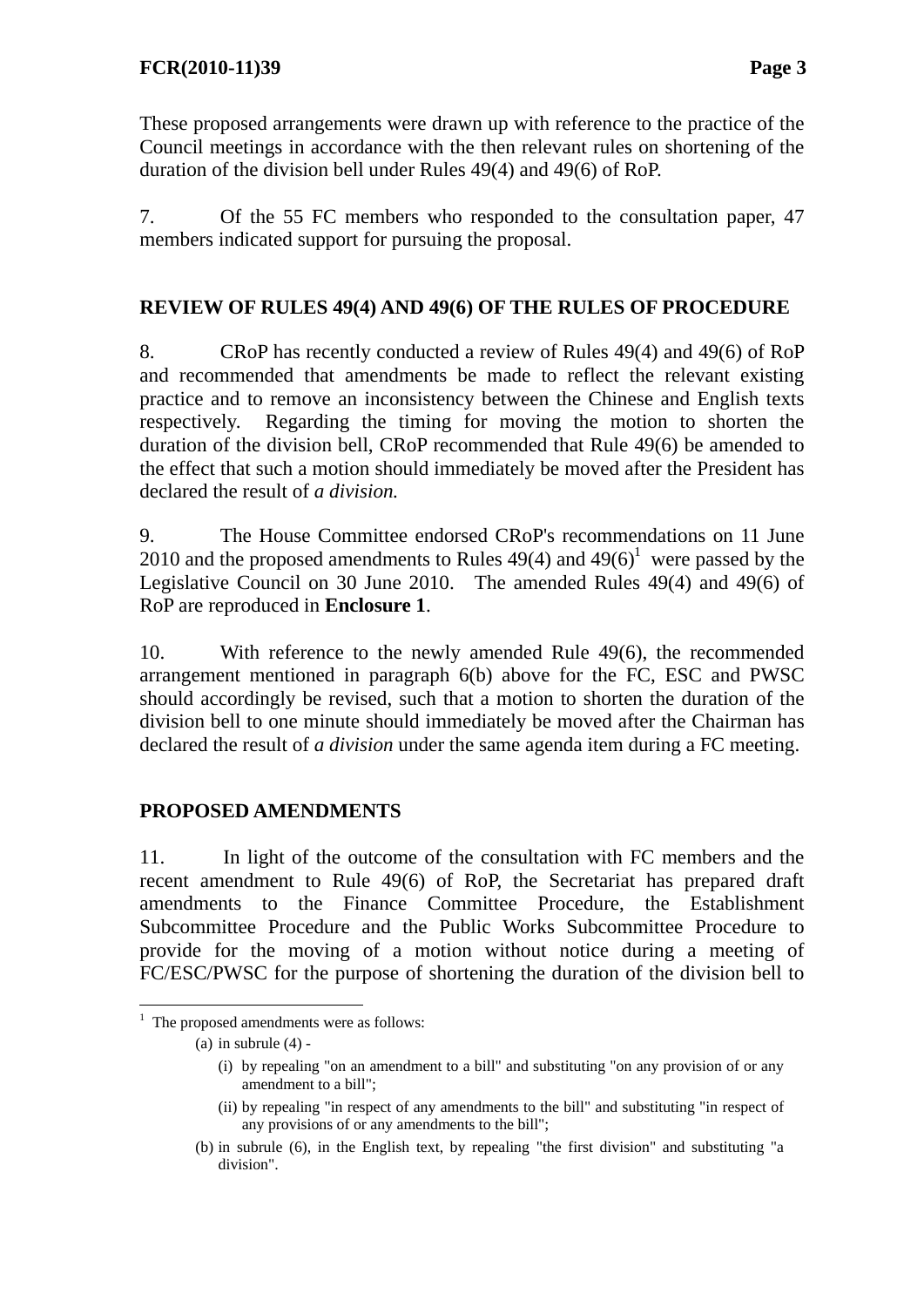one minute, where frequent divisions are anticipated for an agenda item at that meeting. Subject to members' views, the new procedure will take effect from the next meeting of FC/ESC/PWSC. The proposed amendments are given in **Enclosure 2(a) to (c)**.

## **APPROVAL SOUGHT**

12. Members are invited to approve the proposed amendments in **Enclosure 2(a) to (c)**.

Council Business Division 1 Legislative Council Secretariat 2 July 2010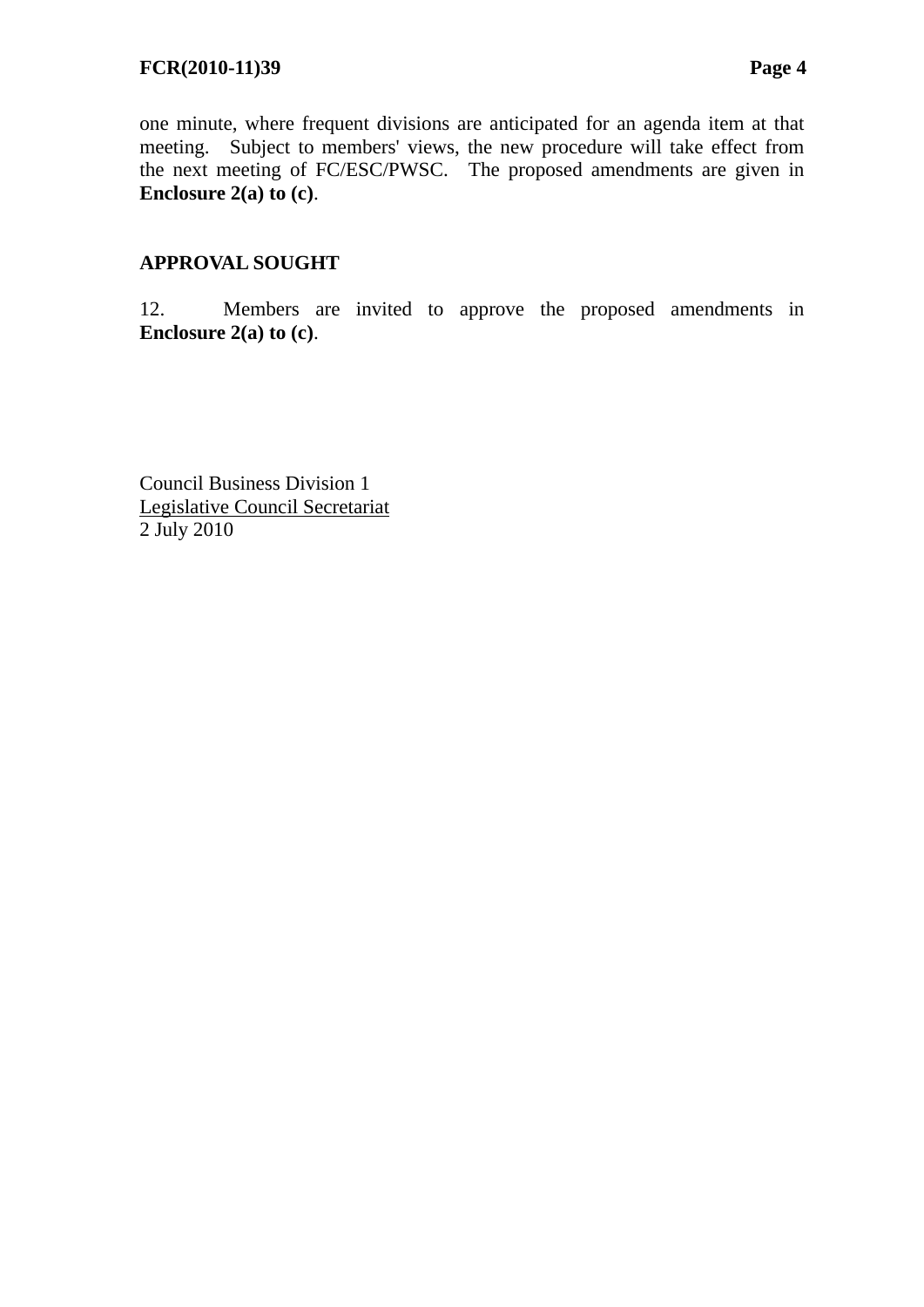#### **Extract from the Rules of Procedure**

\* \* \* \* \*

#### **Rule 49(4)**

Immediately after the President has declared the result of a division on an amendment to a motion, or the Chairman has declared the result of a division on any provision of or any amendment to a bill, a Member may move without notice that in the event of further divisions being claimed in respect of the motion or any amendments thereto, or in respect of any provisions of or any amendments to the bill, the Council or the committee of the whole Council do proceed to each of such divisions immediately after the division bell has been rung for one minute. Thereupon the President or the Chairman shall propose the question on that motion.

#### **Rule 49(6)**

Where there is more than one motion in respect of subsidiary legislation or the instrument referred to in Rule 29(2)(b) (Notice of Motions and Amendments) on the Agenda of the Council (excluding motions referred to in Rule 29(3)) then, immediately after the President has declared the result of a division on any such motion or any amendment thereto, a Member may move without notice that in the event of further divisions being claimed at that meeting in respect of motions on subsidiary legislation or the instrument, or amendments thereto, the Council do proceed to each of such divisions immediately after the division bell has been rung for one minute. Thereupon the President shall propose the question on that motion.

\* \* \* \* \*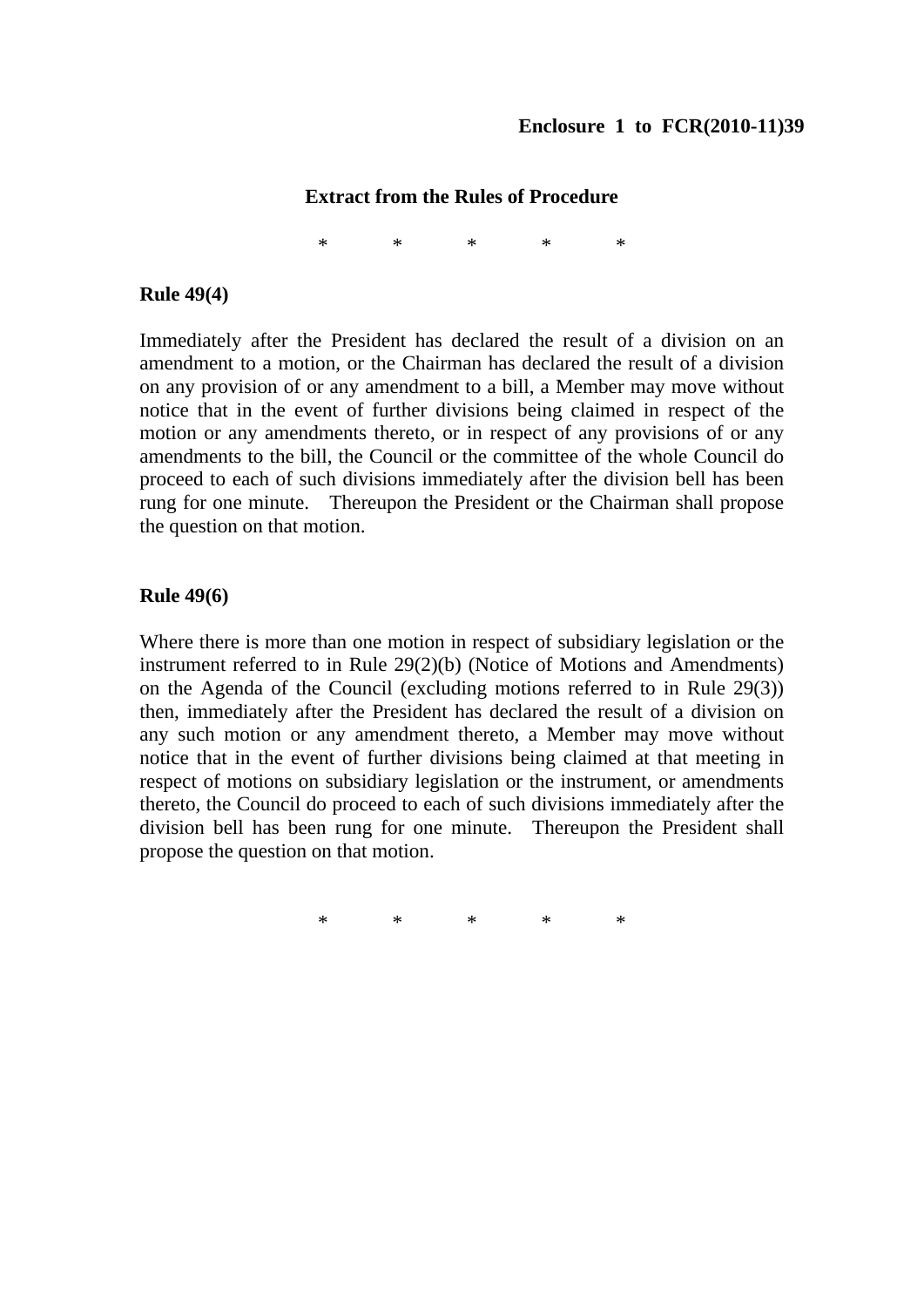## **Proposed amendment to the Finance Committee Procedure**

### **Voting**

\* \* \* \* \*

46. Before putting an item to the vote, the Chairman shall ask members if they have any further questions. When the Chairman puts a question to the Committee for its decision he shall first call upon those members who are in favour of the question to raise their hands and shall then call upon those who are against the question to raise their hands. The Chairman shall then, according to his judgement, state whether or not he thinks the majority of the members present and voting are in favour of the question. If no member challenges the statement, the Chairman shall declare the question to have been so decided. If a member challenges the statement of the Chairman by claiming a division, then the Chairman shall order the Committee to proceed to a division and the division shall be held forthwith immediately after a division bell has been rung for two minutes [Rule 47(1)].

47. When a division has been ordered, Rules 48 and 49 of the Rules of Procedure shall apply to the proceedings of the Committee. *Immediately after the Chairman has declared the result of a division under an agenda item, a member may move without notice that in the event of further divisions being claimed in respect of any motions or questions under the same agenda item, the Committee do proceed to each of such divisions immediately after the division bell has been rung for one minute. Thereupon the Chairman shall propose the question on that motion.* In the event that the division bell does not function or may not be rung, the Chairman shall order the Clerk to arrange for members of the Committee within the precincts of the Chamber to be notified of the division. The division shall be held four minutes after the order has been made.

\* \* \* \* \*

Legend: Texts proposed to be added are shown in *italics.*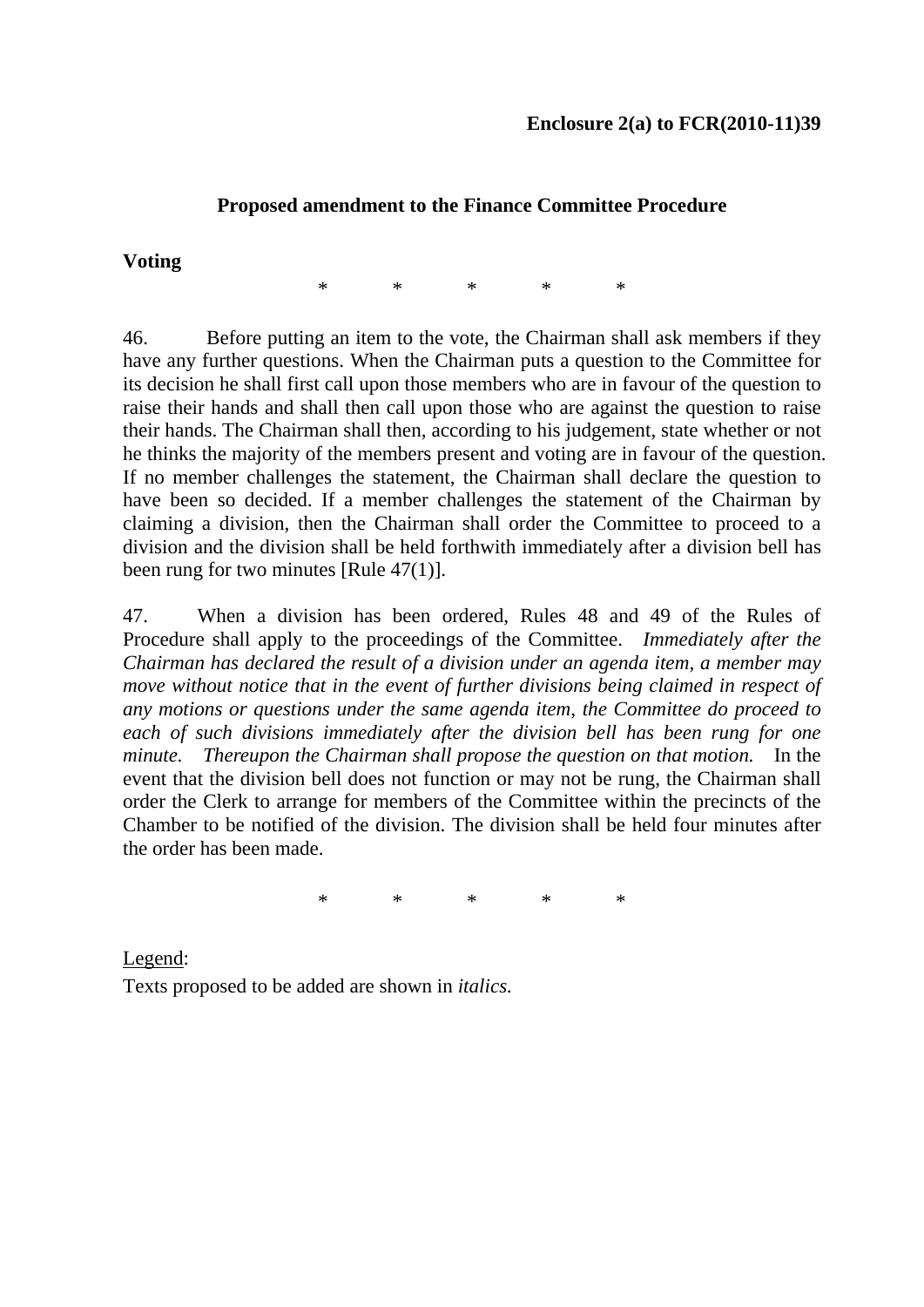### **Proposed amendment to the Establishment Subcommittee Procedure**

#### **Voting**

\* \* \* \* \*

39. Before putting an item to the vote, the Chairman shall ask members if they have any further questions. When the Chairman puts a question to the ESC for its decision he shall first call upon those members who are in favour of the question to raise their hands and then shall call upon those who are against the question to raise their hands. The Chairman shall then, according to his judgement state whether or not that he thinks the majority of the members present and voting are in favour of the question. If no member challenges his statement, the Chairman shall declare the question to have been so decided. If a member challenges the statement of the Chairman by claiming a division, then the Chairman shall order the ESC to proceed to a division and a division shall be held forthwith immediately after a division bell has been rung for two minutes [Rule 47(1)].

*39A.* When a division has been ordered, Rules 48 and 49 of the Rules of Procedure shall apply to the proceedings of the ESC. *Immediately after the Chairman has declared the result of a division under an agenda item, a member may move without notice that in the event of further divisions being claimed in respect of any motions or questions under the same agenda item, the ESC do proceed to each of such divisions immediately after the division bell has been rung for one minute. Thereupon the Chairman shall propose the question on that motion.* In the event that the division bell does not function or may not be rung, the Chairman shall order the Clerk to arrange for members of the ESC within the precincts of the Chamber to be notified of the division. The division shall be held four minutes after the order has been made.

\* \* \* \* \*

Legend: Texts proposed to be added are shown in *italics.*